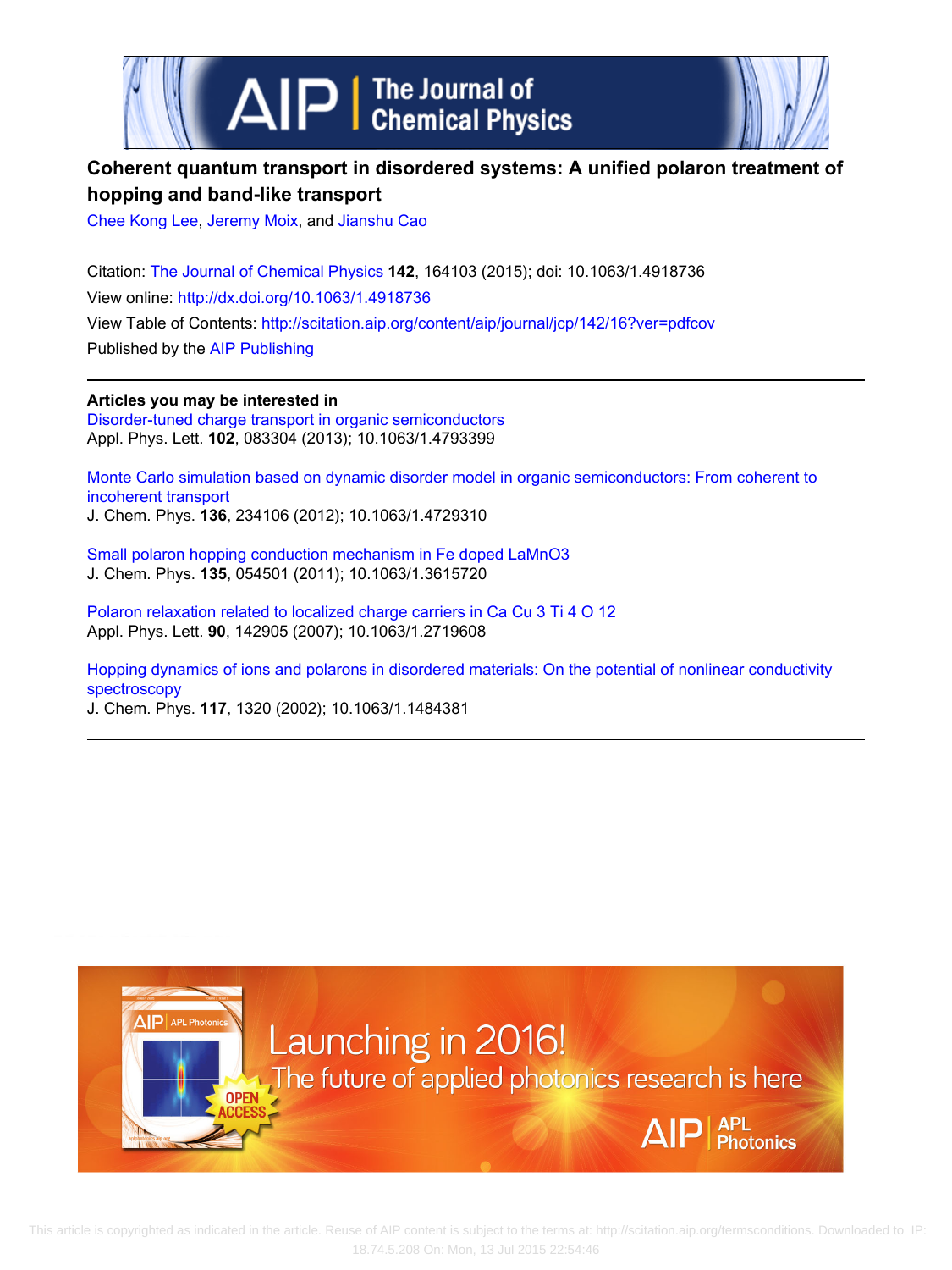

## **[Coherent quantum transport in disordered systems: A unified polaron](http://dx.doi.org/10.1063/1.4918736) [treatment of hopping and band-like transport](http://dx.doi.org/10.1063/1.4918736)**

Chee Kong Lee,<sup>1,2</sup> Jeremy Moix,<sup>1</sup> and Jianshu Cao<sup>1[,a\)](#page-1-0)</sup>

<sup>1</sup>*Department of Chemistry, Massachusetts Institute of Technology, Cambridge, Massachusetts 02139, USA* <sup>2</sup>*Centre for Quantum Technologies, National University of Singapore, 117543 Singapore*

(Received 23 December 2014; accepted 7 April 2015; published online 24 April 2015)

Quantum transport in disordered systems is studied using a polaron-based master equation. The polaron approach is capable of bridging the results from the coherent band-like transport regime governed by the Redfield equation to incoherent hopping transport in the classical regime. A non-monotonic dependence of the diffusion coefficient is observed both as a function of temperature and system-phonon coupling strength. In the band-like transport regime, the diffusion coefficient is shown to be linearly proportional to the system-phonon coupling strength and vanishes at zero coupling due to Anderson localization. In the opposite classical hopping regime, we correctly recover the dynamics described by the Fermi's Golden Rule and establish that the scaling of the diffusion coefficient depends on the phonon bath relaxation time. In both the hopping and band-like transport regimes, it is demonstrated that at low temperature, the zero-point fluctuations of the bath lead to non-zero transport rates and hence a finite diffusion constant. Application to rubrene and other organic semiconductor materials shows a good agreement with experimental mobility data. © 2015 AIP *Publishing LLC.* [\[http:](http://dx.doi.org/10.1063/1.4918736)//[dx.doi.org](http://dx.doi.org/10.1063/1.4918736)/[10.1063](http://dx.doi.org/10.1063/1.4918736)/[1.4918736\]](http://dx.doi.org/10.1063/1.4918736)

### **I. INTRODUCTION**

Quantum transport in disordered systems governs a host of fundamental physical processes including the efficiency of light harvesting systems, organic photovoltaics, conducting polymers, and J-aggregate thin films. $1-14$  $1-14$  However, our theoretical understanding of these processes is still lacking in many cases. At the most basic level, one may describe the energy transport as a quantum diffusion process occurring in a system that is influenced by both static disorder and thermal fluctuations. Theories based on Fermi's Golden Rule (FGR), i.e., the Marcus or Förster rate expressions, are often used to study the transport properties of disordered organic systems, but only in very few cases, such as the transport in organic crystals, do the dynamics reside in a regime that is amenable to perturbative treatments.<sup>[15](#page-7-2)</sup> More commonly, the coupling between the excitonic system and the environment is neither large nor small so that these perturbative treatments often yield qualitatively incorrect results. This is particularly true in the case of biological light harvesting complexes which are among the most efficient energy transporting systems currently known.

Recently, we used the Haken-Strobl model<sup>[16](#page-7-3)</sup> and an ap-proximate stochastic Schrödinger equation<sup>[17](#page-7-4)</sup> to study the energy transport processes in one-dimensional disordered systems. However, the Haken-Strobl model represents a vast simplification of the true dynamics that is applicable only in the high temperature Markovian limit, while the approximate stochastic Schrödinger equation is only valid in the weak system-phonon coupling regime and fails to correctly reproduce the classical hopping dynamics at high temperature. Here, we present a complete characterization of the transport

properties over the entire range of phonon bath parameters through the development of an efficient and accurate secular polaron-transformed Redfield equation (sPTRE). In contrast to many standard perturbative treatments, the sPTRE allows one to treat systems that are strongly coupled to the phonon baths. Furthermore, the sPTRE is still very accurate even if the system and bath are not strongly coupled provided that the bath relaxation time is sufficiently short.<sup>[18](#page-7-5)[,19](#page-7-6)</sup> This approach allows us to explore many interesting features of the dynamics that were previously inaccessible.

In the high temperature, incoherent regime, we recover the known scaling relations of hopping transport that are obtained from FGR. If the bath relaxation time is fast, then the diffusion constant, *D*, decreases with temperature as  $T^{-1}$  as was found in the previous Haken-Strobl analysis. However, as the bath relaxation time slows, the FGR reduces to the Marcus rates, and the temperature scaling of the diffusion constant transitions to  $D \propto T^{-1/2}$ . However, these relations hold only in the high-temperature/strong-coupling limit where the dynamics is incoherent. As the temperature or system-bath coupling decreases, quantum coherence begins to play a role and the FGR results quickly break down, leading to a significant underestimation of the true transport rate. In the sufficiently weak damping regime, the sPTRE results reduce to those of band-like transport governed by the standard secular Redfield equation (sRE), wherein the diffusion coefficient can be shown to increase linearly with the system-phonon coupling strength. The sRE rates also demonstrate that transport occurs—even at zero temperature—provided that the system-phonon coupling is finite, due to the dephasing interactions from the phonon bath.

0021-9606/2015/142(16)/164103/7/\$30.00 **142**, 164103-1 © 2015 AIP Publishing LLC

This paper is organized as follows. We describe the sPTRE used to compute the diffusion coefficient in an infinite,

<span id="page-1-0"></span>a)Electronic address: [jianshu@mit.edu](mailto:jianshu@mit.edu)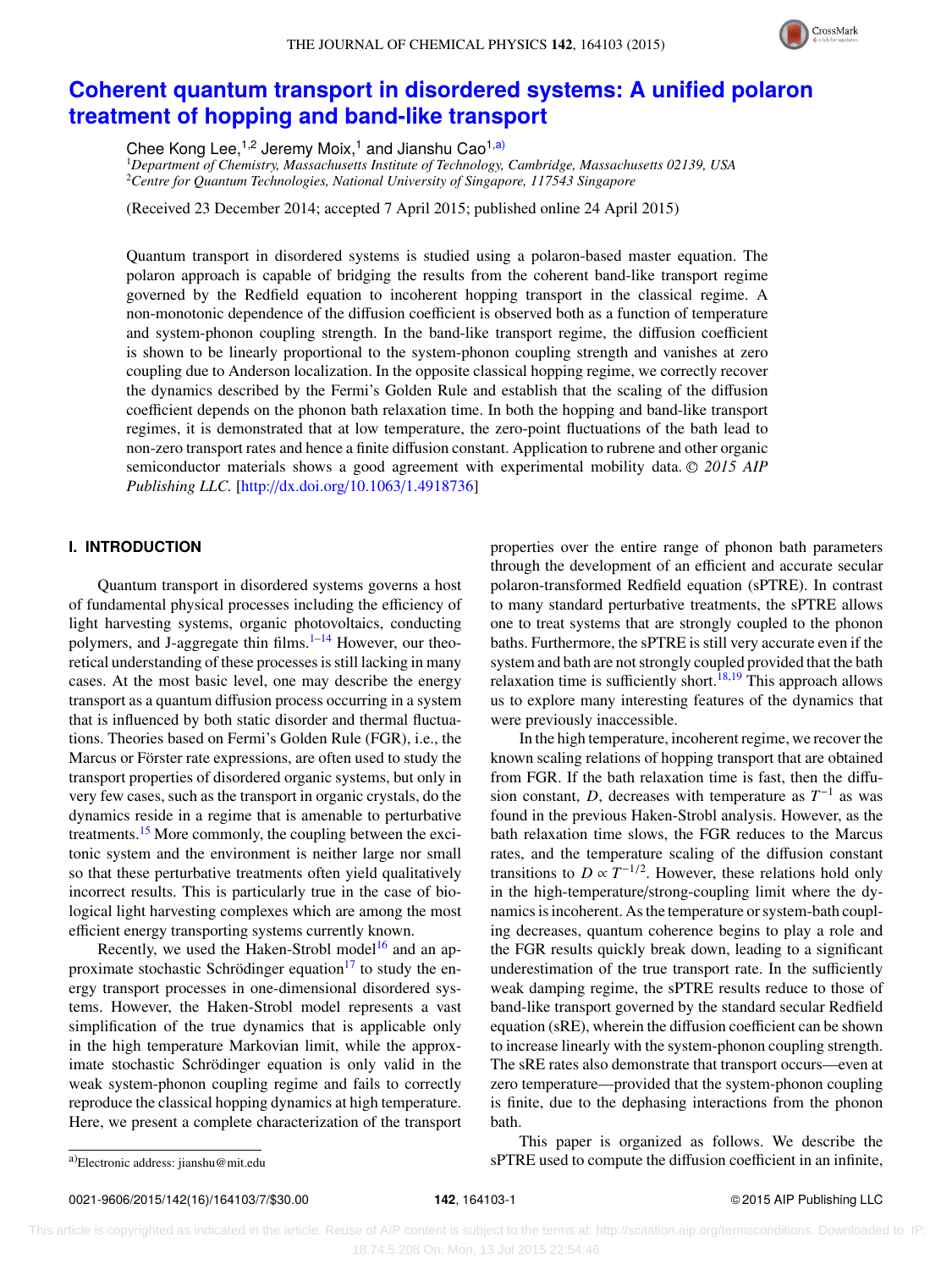disordered one-dimensional chain in Sec. [II.](#page-2-0) In the following Sec. [III,](#page-2-1) the numerical results are presented and compared with the results from standard sRE and FGR approaches in the weak and strong coupling regimes, respectively. The limiting results allow for the accurate determination of the respective scaling relations of the diffusion coefficient in each case. The sPTRE is used to study some common organic semiconductor materials in Sec. [IV.](#page-4-0) Finally, we conclude with a summary of the results in Sec. [V.](#page-4-1)

#### <span id="page-2-0"></span>**II. THEORY**

The total Hamiltonian in the open quantum system formalism is given by (we set  $\hbar = 1$  throughout the paper)

$$
H_{\text{tot}} = H_{\text{s}} + H_{\text{b}} + H_{\text{sb}},\tag{1}
$$

where the three terms represent Hamiltonians of the system, the phonon bath, and system-bath coupling, respectively. The system is described by a tight binding, Anderson Hamiltonian  $H_s = \sum_{n \in \mathbb{N}} \epsilon_n |n\rangle\langle n| + \sum_{m \neq n} J_{mn} |m\rangle\langle n|$ , where  $|n\rangle$ denotes the site basis and  $J_{mn}$  is the electronic coupling between site *m* and site *n*. Here, we only consider one dimensional systems with nearest-neighbor coupling such that  $J_{mn}$  $= J(\delta_{m,n+1} + \delta_{m+1,n})$ . The static disorder is introduced by taking the site energies,  $\epsilon_n$ , to be independent, identically distributed Gaussian random variables characterized by their variance  $\sigma_n^2 = \overline{\epsilon_n \epsilon_n}$ . The overline is used throughout to denote the average over static disorder. We assume that each site is the average over static disorder. We assume that each site is independently coupled to its own phonon bath in the local basis. Thus,  $H_b = \sum_{nk} \omega_{nk} b_{nk}^{\dagger} b_{nk}$  and  $H_{sb} = \sum_{nk} g_{nk} |n\rangle\langle n| (b_{nk}^{\dagger})$  $h_{nk}$ , where  $\omega_{nk}$  and  $b_{nk}^{\dagger}$   $(b_{nk})$  are the frequency and the creation (annihilation) operator of the *k*-th mode of the bath creation (annihilation) operator of the *k*-th mode of the bath attached to site *n* with coupling strength  $g_{nk}$ , respectively.

Applying the polaron method to study the dynamics of open quantum systems was first proposed by Grover and Silbey.[20](#page-7-7) This approach has gained a renewed attention due to the recent interest in energy transfer in light harvesting sys- $tems^{21-23}$  $tems^{21-23}$  $tems^{21-23}$  and has been extended to study non-equilibrium quantum transport. $^{24}$  $^{24}$  $^{24}$  In this work, we will use a variant of the polaron based master equation which has the same structure as the popular Redfield equation.

In the polaron technique, the unitary transformation operator,  $e^S = e^{\sum_{nk} \frac{g_{nk}}{\omega_{nk}} |n\rangle\langle n|(b_{nk}^{\dagger}-b_{nk})}$ , is applied to the total Hamiltonian

$$
\widetilde{H}_{\text{tot}} = e^S H_{\text{tot}} e^{-S} = \widetilde{H}_s + \widetilde{H}_b + \widetilde{H}_{\text{sb}},\tag{2}
$$

where  $\widetilde{H}_s = \sum_n \epsilon_n |n\rangle\langle n| + \sum_{m \neq n} \kappa_{mn} J_{mn} |m\rangle\langle n|, \widetilde{H}_{sb} = \sum_{n \neq m} \kappa_{mn} J_{mn} |m\rangle\langle n|, \widetilde{H}_{sb} = \sum_{n \neq m} \kappa_{mn} J_{mn} |m\rangle\langle n|, \widetilde{H}_{sb} = \sum_{n \neq m} \kappa_{mn} J_{mn} |m\rangle\langle n|, \widetilde{H}_{sb} = \sum_{n \neq m} \kappa_{mn} J_{mn} |m\rangle\langle n|, \widetilde{H}_{sb} =$  $J_{mn}|m\rangle\langle n|V_{mn}$ , and  $H_b = H_b = \sum_{nk} \omega_{nk} b_{nk}^{\dagger} b_{nk}$ . The electronic coupling is renormalized by a constant,  $\kappa_{mn} = e^{-\frac{1}{2}\sum_k}$ <br>verse therma  $\left[\frac{g_{mk}^2}{\omega_{mk}^2}\coth(\beta\omega_{mk}/2)+\frac{g_{nk}^2}{\omega_{nk}^2}\coth(\beta\omega_{nk}/2)\right]$  $\int_{\text{equation}}^{\text{u}}$  with the in-

verse thermal energy  $\beta = 1/k_BT$ . The bath coupling operator now becomes  $V_{mn} = e^{\sum_k \frac{g_{mk}}{\omega_{mk}} (b_{mk}^\dagger - b_{mk})} e^{-\sum_k \frac{g_{nk}^\dagger}{\omega_{nk}} (b_{nk}^\dagger - b_{nk})}$  $- \kappa_{mn}$ , and is constructed such that its thermal average is zero, i.e., tr<sub>b</sub>[ $V_{mn}e^{-\beta H_b}$ ] = 0. Additionally, we assume the coupling constants are identical across all sites  $g_{nk} = g_k$ . Motivated by its relevance in quantum dots and light harvesting systems, we choose a super-Ohmic spectral density,<sup>[25](#page-7-11)[–27](#page-7-12)</sup>  $J(\omega) = \pi \sum_k g_k^2$ 

 $\delta(\omega - \omega_k) = \gamma \omega^3 e^{-\omega/\omega_c}$ , where  $\gamma$  is the dissipation strength and  $\omega_c$  is the cut-off frequency.

A detailed derivation of sPTRE is given in Appendix [A,](#page-5-0) here we only summarize the main results. A perturbation approximation is applied in terms of the transformed systembath coupling leading to a sPTRE for the transformed reduced density matrix,  $\tilde{\rho}_s$ ,

$$
\frac{d\widetilde{\rho}_{\nu\nu}(t)}{dt} = \sum_{\nu'} R_{\nu\nu,\nu'\nu'} \widetilde{\rho}_{\nu'\nu'}(t),\tag{3}
$$
\n
$$
\frac{d\widetilde{\rho}_{\mu\nu}(t)}{dt} = (-i\,\omega_{\nu\mu} + R_{\mu\nu,\mu\nu}) \widetilde{\rho}_{\mu\nu}(t), \quad \nu \neq \mu,\tag{4}
$$

*dt* where the Markov and secular approximations have also been

employed. The Greek indices denote the eigenstates of the polaron transformed system Hamiltonian, i.e.,  $\widetilde{H}_s|\mu\rangle = \widetilde{E}_{\mu}|\mu\rangle$ <br>and  $\omega = \widetilde{F} - \widetilde{F}$ . The Redfield tensor  $R$ .  $\omega$  describes and  $\omega_{\mu\nu} = \widetilde{E}_{\mu} - \widetilde{E}_{\nu}$ . The Redfield tensor,  $R_{\mu\nu,\mu'\nu'}$ , describes the phonon-induced relaxation and can be expressed as the phonon-induced relaxation and can be expressed as

$$
R_{\mu\nu,\mu'\nu'} = \Gamma_{\nu'\nu,\mu\mu'} + \Gamma_{\mu'\mu,\nu\nu'}^*
$$
  
\n
$$
- \delta_{\nu\nu'} \sum_{\kappa} \Gamma_{\mu\kappa,\kappa\mu'} - \delta_{\mu\mu'} \sum_{\kappa} \Gamma_{\nu\kappa,\kappa\nu'}^*
$$
  
\n
$$
\Gamma_{\mu\nu,\mu'\nu'} = \sum_{\substack{mnm'n'\\ \kappa}} J_{mn} J_{m'n'} \langle \mu | m \rangle \langle n | \nu \rangle \langle \mu' | m' \rangle \langle n' | \nu' \rangle
$$
  
\n
$$
\times K_{mn,m'n'}(\omega_{\nu'\mu'}), \tag{6}
$$

where  $K_{mn,m'n'}(\omega)$  is the half-Fourier transform of the bath correlation function correlation function

<span id="page-2-2"></span>
$$
K_{mn,m'n'}(\omega) = \int_0^\infty e^{i\omega t} \langle V_{mn}(t) V_{m'n'}(0) \rangle_{H_b} dt \tag{7}
$$

and  $\langle V_{mn}(t)V_{m'n'}(0)\rangle_{H_b} = \text{tr}_b[e^{-\beta H_b}V_{mn}(t)V_{m'n'}(0)]/\text{tr}_b[e^{-\beta H_b}].$ <br>Since the system is disordered and we are mainly interested in Since the system is disordered and we are mainly interested in the long time dynamics, the Markov and secular approximations do not incur a significant loss of accuracy. Comparison of the dynamics computed with and without these approximations shows little discrepancy (see Appendix [A\)](#page-5-0). It should be noted that the transformed reduced density matrix,  $\tilde{\rho}_s$ , is different from the reduced density matrix in the original frame,  $\rho_s$ . However, for the transport properties studied here, only the population dynamics is needed which is invariant under the polaron transformation since  $\tilde{\rho}_{nn}(t) = \rho_{nn}(t)$ .

<span id="page-2-1"></span>*Numerical Details*—The numerical simulations were performed in a one-dimensional chain of 250-300 sites and averaged over 100-500 realizations of static disorder sampled from a Gaussian distribution with variance  $\sigma = 1$ . The number of realizations needed for convergence is highly dependent on the temperature; more samples are needed in the low temperature regime. The system is initialized with a localized excitation at the middle of the chain. In the presence of both disorder and dissipation, we find empirically that after an initial transient time that is approximately proportional to  $J^3\beta/\gamma$ ,<br>the mean square displacement  $\sqrt{P^{2}(t)} = \sum n^2 \omega(t)$  grows the mean square displacement,  $\langle R^2(t) \rangle = \sum_n n^2 \rho_{nn}(t)$ , grows<br>linearly with time, where the origin is defined such that  $\langle R^2(0) \rangle$ linearly with time, where the origin is defined such that  $\langle R^2(0) \rangle$  $= 0$ . Within the timescale of the simulations, the number of sites is sufficient such that no significant boundary effect is observed. The diffusion constant, *D*, can then be defined as  $\lim_{t\to\infty} \overline{\langle R^2(t)\rangle} = 2Dt$ . The electronic coupling  $J = 1$  sets the energy scale, and quantities throughout are implicitly stated in units of *J*.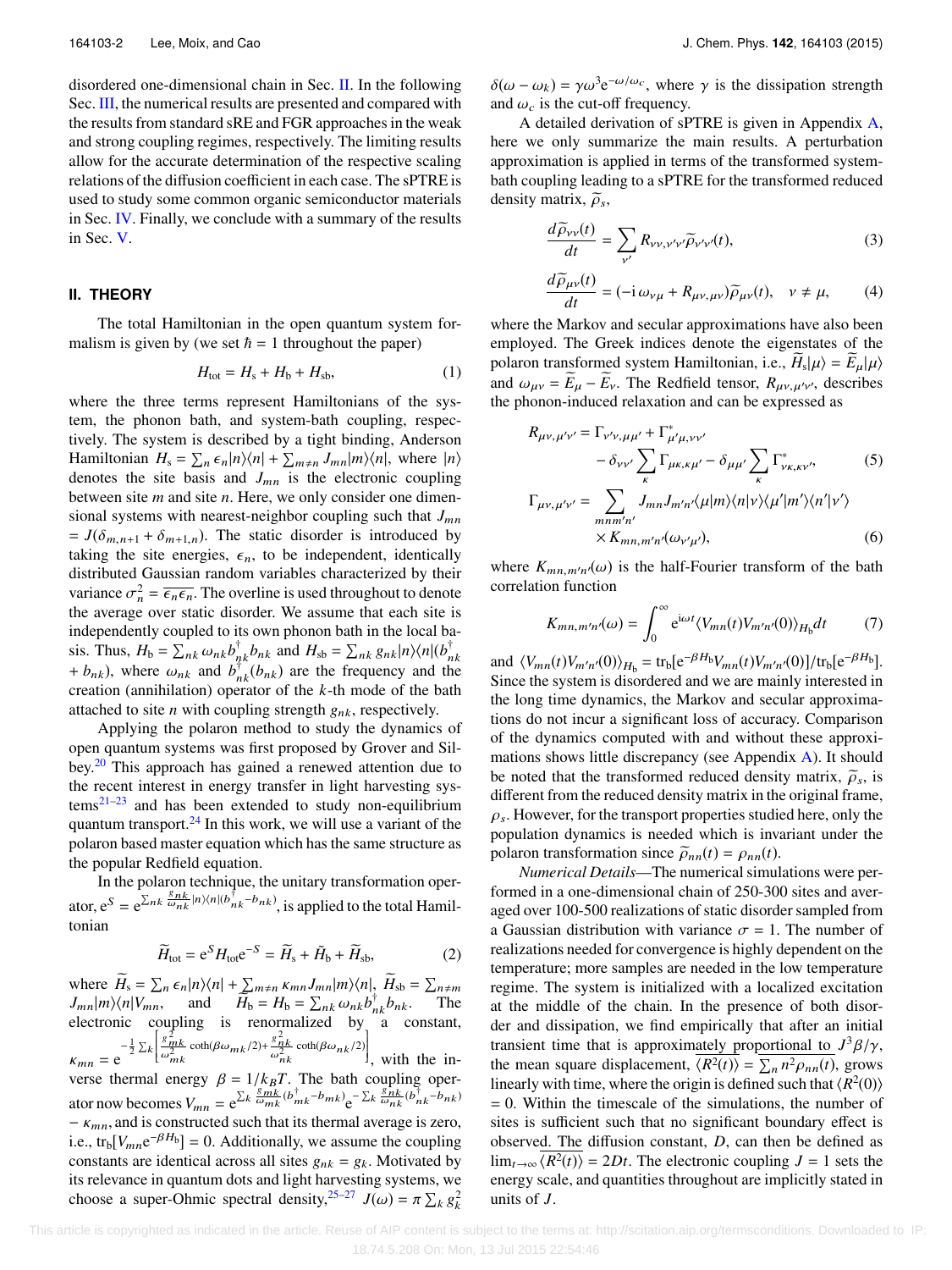#### **III. RESULTS**

We first investigate the effect of the dissipation strength,  $γ$ , on the diffusion constant in Figure [1.](#page-3-0) A non-monotonic dependence of *D* as a function of  $\gamma$  is observed, consistent with the previous studies using the Haken-Strobl model.<sup>[16](#page-7-3)</sup> Without coupling to the bath, there is no macroscopic transport since all the wavefunctions in the one-dimensional disordered system are Anderson localized. Introducing dissipation destroys the phase coherence that gives rise to localization, allowing for transport to occur. Therefore in the weak coupling regime, increasing  $\gamma$  leads to faster transport as is readily apparent from the Redfield rates in Eq. [\(6\),](#page-2-2) and thus *D* increases linearly with  $\gamma$ . In the opposite regime of strong coupling, the coherence generated between sites is quickly destroyed and the quantum transport reduces to a classical hopping dynamics between neighboring sites. In this regime, the dissipation strength effectively acts as classical friction that impedes the transport<sup>[28](#page-7-13)</sup> leading  $D$  to behave as a decreasing function of  $\gamma$  as is observed in Figure [1.](#page-3-0) The interplay between static disorder and dissipation thus gives rise to an optimal dissipation strength for transport. In Figure  $1(a)$ , it is seen that the maximal diffusive rate both increases and shifts to smaller coupling strengths as the temperature increases since thermal fluctuations also assist the quantum system to overcome the localization barriers in the weak coupling regime. For comparison, we also include the results from the sRE in the weak coupling regime. For small  $\gamma$  and *T*, the sRE provides a reliable description of the transport properties but starts to breakdown as  $\gamma$  (or *T*) increases leading to an unphysical  $D \propto \mathbb{R}$  $\gamma$  dependence. The breakdown of the sRE has been discussed by Ishizaki and Fleming for a two-site model<sup>[29](#page-7-14)</sup> and by Wu *et al.* for Fenna-Matthews-Olson (FMO) complex.<sup>[30](#page-7-15)</sup>

Figure  $1(b)$  depicts *D* as a function of  $\gamma$  for different bath cut-off frequencies. It is found that the large γ scaling of *<sup>D</sup>* is highly dependent on the relaxation time of the bath. For a fast bath, the rates decrease approximately as  $1/\gamma$  consis-tent with our previous analysis of the Haken-Strobl model.<sup>[16](#page-7-3)</sup> However, as the bath frequency decreases, a transition from the  $1/\gamma$  dependence to  $1/\sqrt{\gamma}$  dependence is observed. This

a

 $\mathsf{b}$ 

<span id="page-3-0"></span><u>ရ</u>

2D

 $10$ 



 $\gamma$ 

 $10$ 

 $10^{-2}$ 

<span id="page-3-2"></span>

FIG. 2. The diffusion constant as a function of temperature. (a) Results for different values of dissipation strength and a fast bath  $\omega_c = 3$ . The inset shows the diffusion constant calculated with the sRE near zero temperature and  $\gamma = 0.01$ . (b) Results for different cut-off frequencies and a constant reorganization energy of  $\int_0^\infty \frac{J(\omega)}{\omega} = 1.08$ . The diamond symbols depict the results of the FGR rates as given by Eq. [\(8\).](#page-3-1)

can be rationalized by noting that in the high temperature and strong damping regime, the dynamics are incoherent and can be described by classical hopping between nearest neighbors. Then, the hopping rate between sites *m* and *n* is accurately determined from FGR,

<span id="page-3-1"></span>
$$
k_F(\Delta_{mn}) = J_{mn}^2 \kappa_{mn}^2 \operatorname{Re} \int_{-\infty}^{\infty} dt \ e^{i\Delta_{mn}t} [e^{g(t)} - 1] \qquad (8)
$$

and

$$
g(t) = 2 \int_0^\infty \frac{d\omega}{\pi} \frac{J(\omega)}{\omega^2} \left[ \coth \frac{\beta \omega}{2} \cos \omega t - i \sin \omega t \right],\tag{9}
$$

where  $\Delta_{mn} = \epsilon_m - \epsilon_n$  is the activation barrier and *J<sub>mn</sub>* is<br>the electronic coupling. In the slow bath limit, the above the electronic coupling. In the slow bath limit, the above expression reduces to the Marcus rate  $k_M(\Delta) \approx \frac{\pi}{2} J^2 \sqrt{\frac{\beta}{\gamma \omega}}$  $\overline{\gamma\omega_c^3}$ 

 $e^{-\frac{\beta(\pi\Delta-4\gamma\omega_c^3)^2}{16\pi\gamma\omega_c^3}}$  $\frac{\pi \Delta - 4\gamma \omega_c^3}{16\pi \gamma \omega_c^3}$  which captures the correct  $1/\sqrt{\gamma T}$  dependence of the rate. Defining the energy transfer time as the inverse of the rate,  $\tau_F(\Delta) = 1/k_F(\Delta)$ , static disorder can be introduced by averaging  $\tau_F(\Delta)$  over the Gaussian distribution of static dis-<br>order:  $\overline{\tau}_2 = \int P(\Delta)\tau_2(\Delta)d\Delta$  where  $P(\Delta) = \frac{1}{\pi}e^{-\Delta^2/2\sigma^2}$  and order:  $\overline{\tau_F} = \int P(\Delta) \tau_F(\Delta) d\Delta$  where  $P(\Delta) = \frac{1}{\sigma \sqrt{2\pi}} e^{-\Delta^2/2\sigma^2/2}$  and

<span id="page-3-3"></span>

FIG. 3. Time evolution of the probability distribution profiles for  $\gamma = 0.02$ ,  $\omega_c$  = 3 and (a) high temperature, T = 50, or (b) low temperature T = 1. The diffusion constant is  $2D \approx 1.1$  in both cases. The inset (c) shows the low temperature wavelike population profile at  $t = 2$  in linear scale. The inset (d) shows the respective mean-squared displacements  $\langle R^2(t) \rangle$  for  $T = 1$  (solid) and  $T = 50$  (dashed).

 This article is copyrighted as indicated in the article. Reuse of AIP content is subject to the terms at: http://scitation.aip.org/termsconditions. Downloaded to IP: 18.74.5.208 On: Mon, 13 Jul 2015 22:54:46

 $+T=10$ 

 $eT=2$ 

 $\overline{+}$ 

 $\omega_c$ 

 $\omega_c$ =

 $10$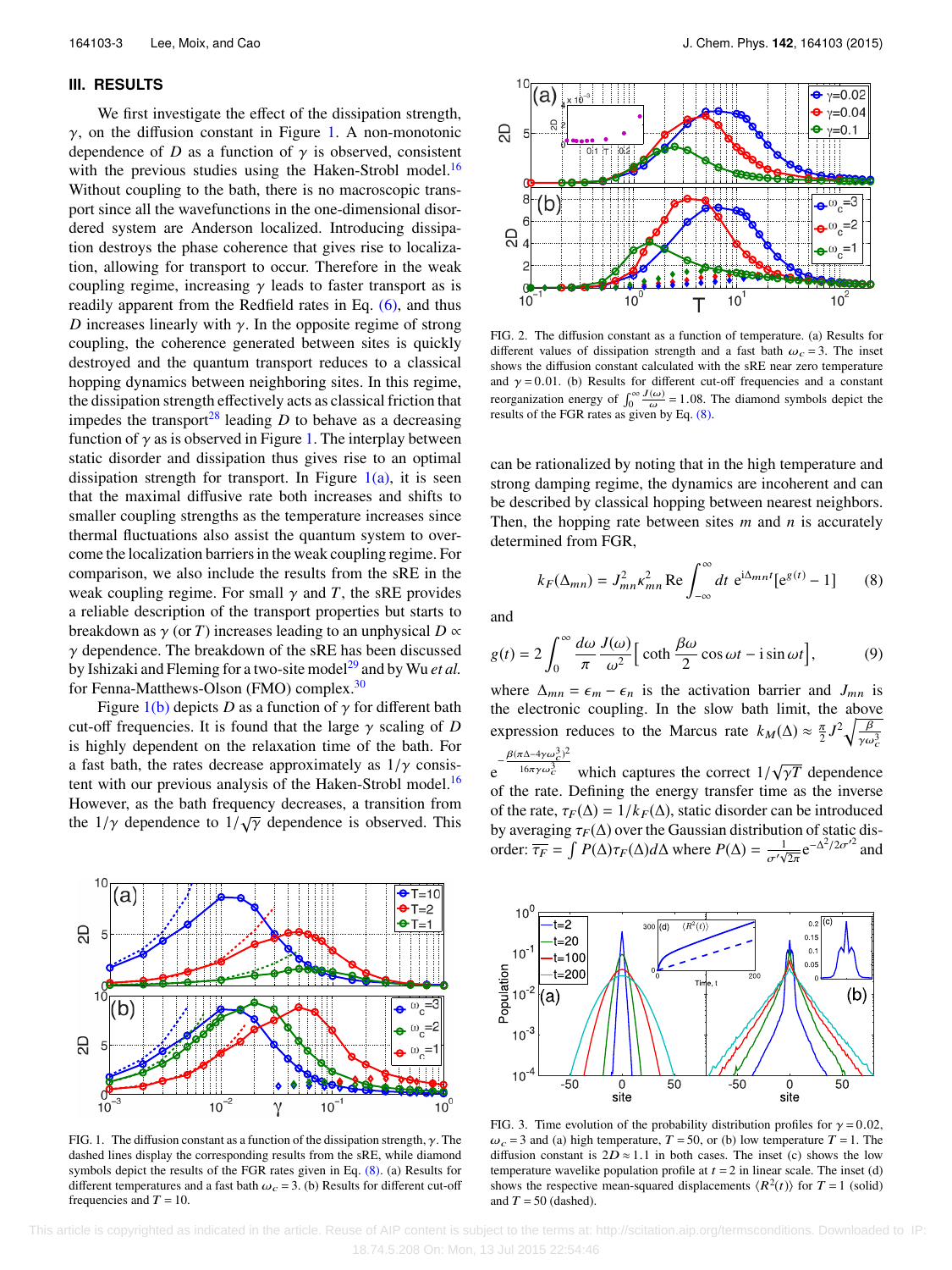<span id="page-4-2"></span>TABLE I. The mobility (in cm<sup>2</sup>/Vs) of organic semiconductor materials calculated with different methods at  $\hbar\omega_c = 62$  meV,  $T = 300$  K,  $\sigma = 111.6$  meV, and the respective electronic coupling, J, and reorganization energy,  $\lambda = \int \frac{J(\omega)}{\omega}$ . The experimental values of the mobility are taken from Refs. [38](#page-7-16) and [39.](#page-7-17)

|                | $J$ (meV) | $\lambda$ (meV) | $\mu_{sPTRE}$        | $\mu$ Redfield       | $\mu_{FGR}$          | $\mu$ <sub>experiment</sub> |
|----------------|-----------|-----------------|----------------------|----------------------|----------------------|-----------------------------|
| Rubrene        | 95.73     | 146             | 11.1                 | 41.2                 | 0.33                 | $3 - 15$                    |
| Pentacene      | 90.69     | 92              | 0.73                 | 2.0                  | 0.045                | $0.66 - 2.3$                |
| $PBI-F2$       | 2.4       | 213             | $2.2 \times 10^{-5}$ | $1.2 \times 10^{-3}$ | $2.0 \times 10^{-5}$ | $\cdots$                    |
| $PBI-(C_4F_9)$ | 97.7      | 339             | 0.61                 | 104                  | 0.25                 | $\cdots$                    |

then be obtained using  $\overline{k_F} = 1/\overline{\tau_F}$  and is plotted in Figure [1\(b\).](#page-3-0)<br>While it is seen to capture the correct scaling of D in the  $\alpha^2 = \overline{\Delta_{mn}^2} = 2\sigma^2$ . The disorder-averaged golden rule rate can<br>en be obtained using  $\overline{k_0} = 1/\overline{\tau_0}$  and is plotted in Figure 1(b) While it is seen to capture the correct scaling of *D* in the overdamped regime, it significantly underestimates the transport in the small and intermediate damping regimes. As the dynamics becomes more coherent, the classical hopping rate between sites provides a qualitatively incorrect description of the transport. In the sufficiently weak dephasing regime, the dynamics from the sPTRE reduce to those of the standard sRE (dashed lines in Figure  $1(b)$ ).

While the  $\gamma$  dependence of *D* provides many physical insights, the temperature dependence is more experimentally accessible and is presented in Figure [2.](#page-3-2) Similar to the  $\gamma$  dependence, *D* exhibits a non-monotonic dependence of *T* and the high *T* scaling is sensitive to the cut-off frequency of the bath, as shown in Figure [2\(b\).](#page-3-2) At high temperature, we observe *D* decreases as  $1/\sqrt{T}$  for a slow bath as predicted by the Marcus<br>theory, while for a fast hath, we recover the Haken-Stroble theory, while for a fast bath, we recover the Haken-Strobl scaling of 1/*T*. The system-bath coupling strengths shown in Figure [2\(a\)](#page-3-2) lie to the right of the maxima in Figure [1.](#page-3-0) Hence, *D* decreases as  $\gamma$  increases in the high temperature regime. In the opposite low temperature regime, the intermediate coupling results shown in Figure  $2(a)$  are beyond the reach of the sRE. Thus, *D* does not increase at a rate proportional to  $\gamma$  as might be expected. However, the results here also do not agree with the Marcus formula where one would expect the transport rate to decrease as  $1/\sqrt{\gamma T}$ , but instead the diffusion constants are<br>nearly independent of  $\gamma$ . This low temperature, intermediate nearly independent of  $γ$ . This low temperature, intermediate coupling regime is not adequately described by either of the perturbative methods. At zero temperature, quantum fluctuations from the thermal environment are still present to destroy the Anderson localization and allow for transport to occur, albeit at a very slow rate. This leads to a small but finite value of *D* as seen in the inset of Figure  $2(a)$ .

In addition to the steady state transport properties, it is also useful to explore the dynamics of noisy, disordered systems. Figure [3](#page-3-3) displays the average population probability distribution at high and low temperatures for an initial excitation located at the center of the disordered chain. The temperatures are selected such that the diffusion constants in Figures  $3(a)$  and  $3(b)$  are approximately the same,  $2D \approx 1.1$ . In the high temperature case, the coherence is quickly destroyed by dissipation, no wavelike motion is observed in the time scale plotted. While the population distribution appears exponential at short times—which is a signature of Anderson localization—the exponential behavior quickly transitions to a Gaussian profile indicating the onset of the diffusive regime. The population dynamics at low temperature in Figure  $3(b)$ 

is qualitatively different. At short times, thedistribution near the center of the chain (Figure  $3(c)$ ) displays wavelike motion characteristic of free-particle dynamics while the tails decay exponentially. The wavelike motion disappears at intermediate times but the localization peak near the center persists. Although the exponential tail eventually disappears, the transition of the population distribution to a Gaussian form is slow and takes place long after a reliable estimate of *D* can been obtained  $(\overline{\langle R^2 \rangle} \propto t)$ , as shown in inset of the Figure [3\(d\).](#page-3-3)

#### <span id="page-4-0"></span>**IV. APPLICATIONS**

It is interesting to compare estimates of the transport properties in real material systems from the sPTRE with the approximate FGR and sRE rates that are often assumed to hold. For example, predictions of the charge mobility,  $\mu = \frac{eD}{k_B T}$ , of several commonly used organic semiconductors are presented several commonly used organic semiconductors are presented in Table [I.](#page-4-2) The parameters are taken from Ref. [31](#page-7-18) and we use the 1D model described in Secs. [II](#page-2-0) and [III](#page-2-1) to model the charge transport along the direction with the largest electronic coupling. Despite using a vastly simplified model (1D instead of 3D), the mobility calculated with the sPTRE is in reasonable agreement with the available experimental values for rubrene and pentacene. In these two materials, the electronic couplings are comparable to the reorganization energies, a regime that is beyond the validity of both the sRE and the FGR. As a result, the sRE leads to a substantial overestimation of the mobility and the commonly used FGR leads to a significant underestimation because of the neglect of quantum coherence. For PBI-F<sub>2</sub> and PBI- $(C_4F_9)_2$ , the mobilities calculated with the sPTRE and FGR are similar in magnitude. This is due to the fact that the reorganizational energies are significantly larger than the electronic couplings, quantum coherence is quickly destroyed, and transport occurs via hopping mechanism between two neighboring sites. In this regime, FGR is sufficient to model the transport properties.

#### <span id="page-4-1"></span>**V. CONCLUSION**

We have developed a polaron-transformed Redfield equation to systematically study the transport properties of disordered systems in the presence of quantum phonon modes and established scaling relations for the diffusion coefficients at both limits of the temperature and system-bath coupling strength. The results presented here constitute one of the first studies of quantum transport in extended disordered systems over the complete range of phonon bath parameters. The sPTRE provides a general framework to establish a unified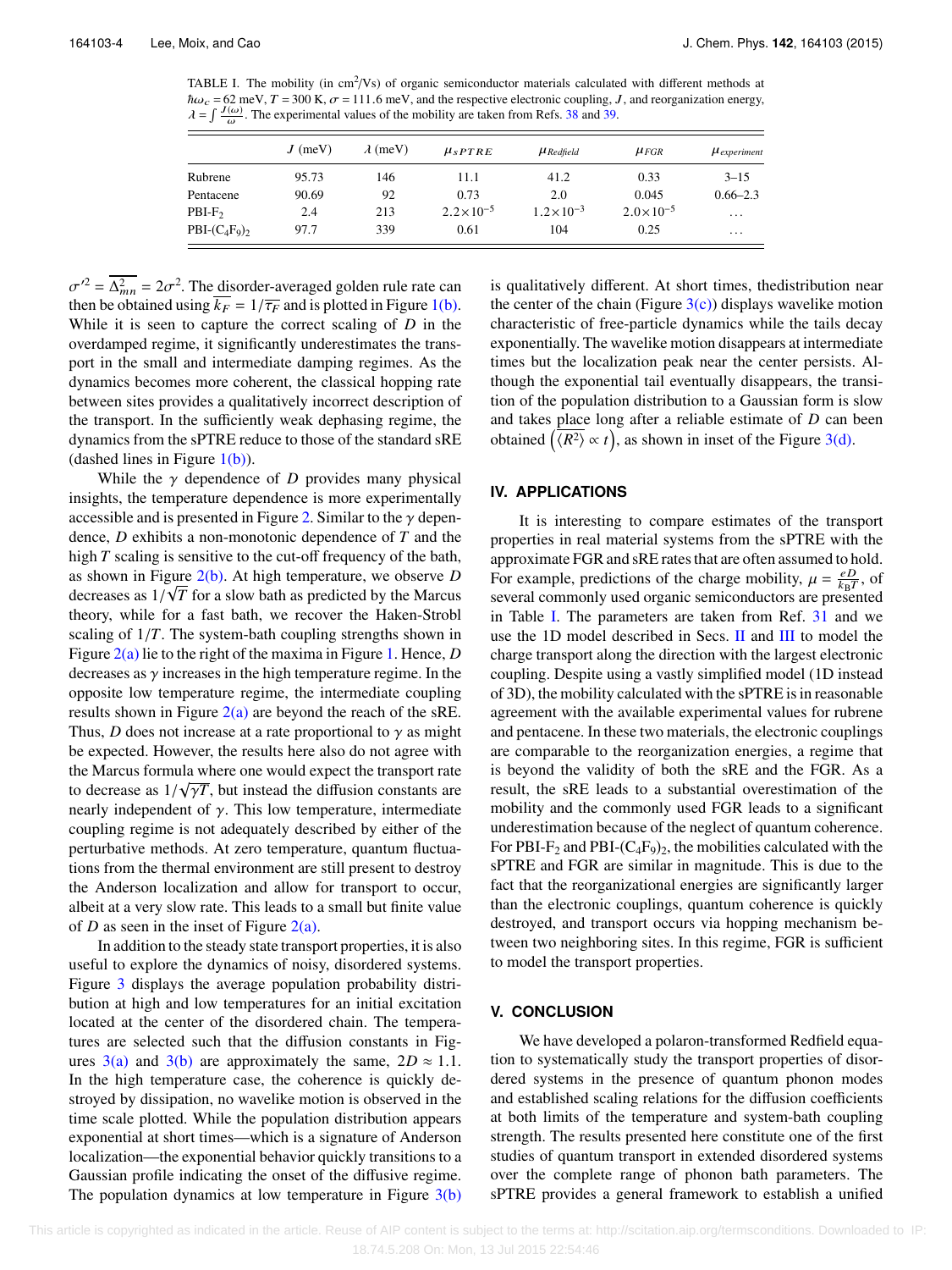understanding of the transport properties of a wide variety of systems including light-harvesting complexes, organic photovoltaics, conducting polymers, and J-aggregate thin films. Finally, the polaron transformation employed in this paper is limited to spectral densities that decay faster than  $\omega^2$  at  $\omega \to 0$ <br>(e.g., a super-obmic spectrum employed in this paper) since the (e.g., a super-ohmic spectrum employed in this paper) since the correlation function contains a  $\omega^{-2}$  divergence. This problem<br>can be circumvented by employing a variational version of can be circumvented by employing a variational version of the polaron technique that performs an optimized, partial polaron displacement by minimizing the system-plus-bath free energy.<sup>[32](#page-7-19)[,33](#page-7-20)</sup>

#### **ACKNOWLEDGMENTS**

This work was supported by the NSF (Grant No. CHE-1112825) and DARPA (Grant No. N99001-10-1-4063). C. K. Lee acknowledges support by the Ministry of Education (MOE) and National Research Foundation of Singapore. J. Moix has been supported by the Center for Excitonics, an Energy Frontier Research Center funded by the US Department of Energy, Office of Science, Office of Basic Energy Sciences under Award No. DE-SC0001088.

### <span id="page-5-0"></span>**APPENDIX A: DERIVATION OF THE POLARON-TRANSFORMED MASTER EQUATION**

The total Hamiltonian of the system and the bath is

$$
H_{tot} = H_s + H_b + H_{sb},
$$
  
=  $\sum_{n} \epsilon_n |n\rangle\langle n| + \sum_{m \neq n} J_{mn} |m\rangle\langle n| + \sum_{n} \sum_{k} \omega_{nk} b_{nk}^{\dagger} b_{nk}$   
+  $\sum_{n} \sum_{k} g_{nk} |n\rangle\langle n| (b_{nk}^{\dagger} + b_{nk}),$  (A1)

where  $|n\rangle$  denotes the site basis,  $\epsilon_n$  is the site energy, and *J*nm is the electronic coupling between site *n* and site *m*. Each site is independently coupled to its own phonon bath in the local basis. The variable  $\omega_{nk}$  and operator  $b_{nk}^{\dagger}(b_{nk})$  are the frequency and the creation (annihilation) operator of the *k*-th frequency and the creation (annihilation) operator of the *k*-th mode of the bath attached to site *n* with coupling strength  $g_{nk}$ , respectively.

Applying the polaron transformation,  $e^S = e^{\sum_{nk} \frac{g_{nk}}{\omega_{nk}}|n\rangle\langle n|(b_{nk}^{\dagger}-b_{nk})}$ , to the total Hamiltonian, we obtain

$$
\widetilde{H}_{tot} = e^{S} H_{tot} e^{-S} = \widetilde{H}_s + \widetilde{H}_b + \widetilde{H}_{sb},
$$
\n(A2)

$$
\widetilde{H}_s = \sum_n \epsilon_n |n\rangle\langle n| + \sum_{m \neq n} \kappa_{mn} J_{mn} |m\rangle\langle n|, \tag{A3}
$$

$$
\widetilde{H}_b = H_b = \sum_n \sum_k \omega_{nk} b_{nk}^\dagger b_{nk},\tag{A4}
$$

$$
\widetilde{H}_{sb} = \sum_{m \neq n} J_{mn} |m\rangle\langle n|V_{mn},\tag{A5}
$$

where the electronic coupling is renormalized by the constant,  $\kappa_{mn} = e^{-\frac{1}{2} \sum_{k} \frac{g_{nk}^2}{\omega_{mk}^2} \coth(\beta \omega_{mk}/2) - \frac{1}{2} \sum_{k} \frac{g_{nk}^2}{\omega_{nk}^2} \coth(\beta \omega_{nk}/2)}$  and  $\beta = 1/k nT$ . Tildes are used to denote operators in the polaron  $\beta = 1/k_B T$ . Tildes are used to denote operators in the polaron frame. The bath coupling operator now becomes  $V_{mn}$  $= e^{\sum_k \frac{g_{mk}}{\omega_{mk}}(b_{mk}^\dagger - b_{mk})}e^{-\sum_k \frac{g_{nk}}{\omega_{nk}}(b_{nk}^\dagger - b_{nk})} - \kappa_{mn}$ . The bath coupling term is constructed such that its thermal average is zero,  $tr_b[V_{mn}e^{-\beta H_b}] = 0$ . Assuming the coupling constants are identical across all sites  $g_{nk} = g_k$  and introducing the spectral den-<br>sity  $I(\omega) = \pi \sum_{k=0}^{\infty} a^2 \delta(\omega - \omega_k)$  the renormalization constant sity  $J(\omega) = \pi \sum_k g_k^2 \delta(\omega - \omega_k)$ , the renormalization constant k g can then be written as  $\kappa = \kappa_{mn} = e^{-\int_0^\infty \frac{d\omega}{\pi} \frac{J(\omega)}{\omega^2} \coth(\beta \omega/2)}$ . Here, we use a super-Ohmic spectral density  $J(\omega) = \gamma \omega^3 e^{-\omega/\omega_c}$ <br>where  $\gamma$  is the dissination strength and  $\omega$  is the cut-off where  $\gamma$  is the dissipation strength and  $\omega_c$  is the cut-off frequency.

To derive the master equation, let us first introduce the Hubbard operator  $X_{\nu\mu} = |\nu\rangle\langle \mu|$ , where  $|\nu\rangle$  is the eigenstate of the transformed system Hamiltonian:  $H_s|\nu\rangle = E_{\nu}|\nu\rangle$ . The system reduced density matrix element can be conveniently obtained using the relation  $\rho_{\mu\nu}(t) = \text{tr}_{s+b}[\rho_{s+b}(0)X_{\nu\mu}(t)],$  as will be done later. The Heisenberg equation of the Hubbard operator is given by

<span id="page-5-2"></span>
$$
\frac{dX_{\nu\mu}(t)}{dt} = \mathbf{i}[\widetilde{H}_0(t), X_{\nu\mu}(t)] + \mathbf{i}[\widetilde{H}_{sb}(t), X_{\nu\mu}(t)], \quad \text{(A6)}
$$

where  $\widetilde{H}_0 = \widetilde{H}_s + \widetilde{H}_b$  is the free Hamiltonian. We can write the second term as

$$
[\widetilde{H}_{sb}(t), X_{\nu\mu}(t)] = U^{\dagger}(t) [\widetilde{H}_{sb}, X_{\nu\mu}] U(t), \qquad (A7)
$$

where the evolution operator is  $U(t) = e^{-i\tilde{H}_{tot}t}$ . We then use Kubo's identity<sup>[34](#page-7-21)</sup> to expand  $U(t)$  perturbatively in terms of  $H_{sb}$ ,

<span id="page-5-1"></span>
$$
U(t) \approx e^{-i\widetilde{H}_0 t} \left[ 1 - i \int_0^t ds \widehat{H}_{sb}(s) \right],
$$
 (A8)

where hats over the operators are used to denote operators in the interaction picture,  $\hat{O}(t) = e^{i\tilde{H}_0 t} O e^{-i\tilde{H}_0 t}$ . Inserting the expansion into Eq. [\(A7\)](#page-5-1) and keeping terms up to second order in  $H_{sb}$ , the Heisenberg equation, Eq.  $(A6)$ , becomes

<span id="page-5-3"></span>
$$
\frac{dX_{\nu\mu}(t)}{dt} = \mathbf{i}[\widetilde{H}_0(t), X_{\nu\mu}(t)] + \mathbf{i}[\widehat{\widetilde{H}}_{sb}(t), \widehat{X}_{\nu\mu}(t)] - \int_0^t ds \, [\widehat{\widetilde{H}}_{sb}(s), [\widehat{\widetilde{H}}_{sb}(t), \widehat{X}_{\nu\mu}(t)]]. \tag{A9}
$$

We multiply the initial condition,  $\tilde{\rho}_{s+b}(0)$ , to the RHS of Eq. [\(A9\)](#page-5-3) and perform a total trace of both the system and bath, obtain an equation governing the dynamics of the system reduced density matrix elements,

<span id="page-5-4"></span>
$$
\frac{d\widetilde{\rho}_{\mu\nu}(t)}{dt} = -i \,\omega_{\mu\nu}\widetilde{\rho}_{\mu\nu}(t) - \int_0^t ds \, \text{tr}_{s+b} \times \left( [\widetilde{H}_{sb}(s), [\widetilde{H}_{sb}(t), \widetilde{X}_{\nu\mu}(t)]] \widetilde{\rho}_{s+b}(0) \right),
$$
\n(A10)

where  $\omega_{\mu\nu} = E_{\mu} - E_{\nu}$ . Assuming factorized initial conditions,<br>  $\tilde{\rho}_{s+b}(0) = \tilde{\rho}_s(0) \otimes \frac{e^{-\beta H_b}}{\text{tr}[e^{-\beta H_b}]}$  and substituting the expression of  $H_{sb}$  into Eq. [\(A10\),](#page-5-4) we finally have the master equation after some manipulations,

$$
\frac{d\tilde{\rho}_{\mu\nu}(t)}{dt} = -i\omega_{\mu\nu}\tilde{\rho}_{\mu\nu}(t) + \sum_{\mu'\nu'} R_{\mu\nu,\mu'\nu'}(t)\tilde{\rho}_{\mu'\nu'}(t),\tag{A11}
$$

where the Redfield tensor,  $R_{\mu\nu,\mu'\nu'}(t)$ , describes the phonon-

This article is copyrighted as indicated in the article. Reuse of AIP content is subject to the terms at: http://scitation.aip.org/termsconditions. Downloaded to IP: 18.74.5.208 On: Mon, 13 Jul 2015 22:54:46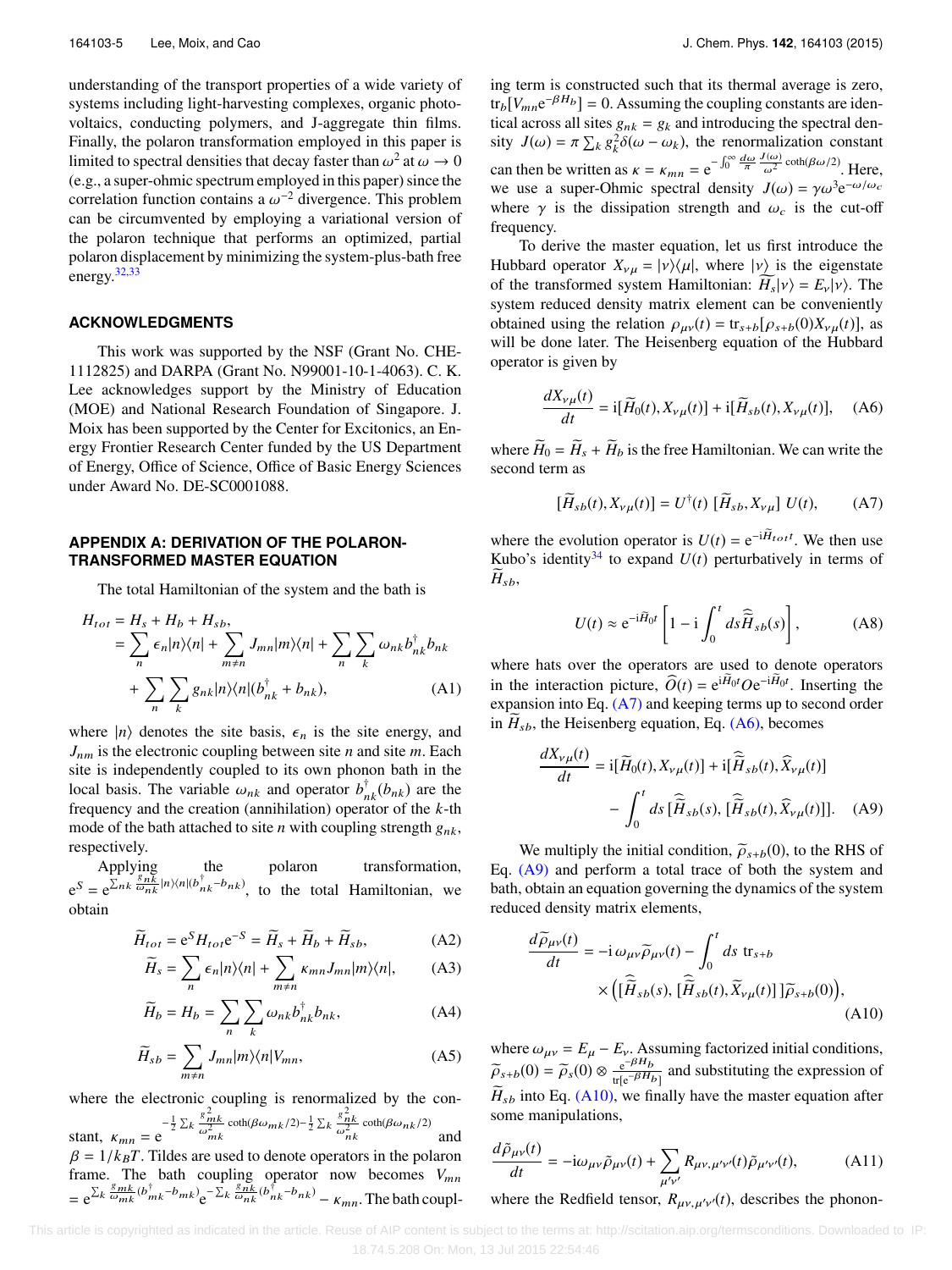induced relaxation. It can be expressed as

$$
R_{\mu\nu,\mu'\nu'}(t) = \Gamma_{\nu'\nu,\mu\mu'}(t) + \Gamma_{\mu'\mu,\nu\nu'}^{*}(t) - \delta_{\nu\nu'} \sum_{\kappa} \Gamma_{\mu\kappa,\kappa\mu'}(t) -\delta_{\mu\mu'} \sum_{\kappa} \Gamma_{\nu\kappa,\kappa\nu'}^{*}(t). \tag{A12}
$$

The damping rates have the form

$$
\Gamma_{\mu\nu,\mu'\nu'}(t) = \sum_{mnm'n'} J_{mn}J_{m'n'}\langle \mu|m\rangle\langle n|\nu\rangle\langle \mu'|m'\rangle\langle n'|\nu'\rangle
$$
  
× $K_{mn,m'n'}(\omega_{\nu'\mu'},t)$ , (A13)

where  $K_{mn,m'n'}(\omega, t)$  is the integrated bath correlation function,

$$
K_{mn,m'n'}(\omega,t) = \int_0^t e^{i\omega t} \langle \widehat{V}_{mn}(t) \widehat{V}_{m'n'}(0) \rangle_{H_b} d\omega.
$$
 (A14)

 $\langle \bullet \rangle_H$  denotes the average over the thermal state  $e^{-\beta H}/tr[e^{-\beta H}]$ .<br>Assuming a short bath correlation time, we can make the Assuming a short bath correlation time, we can make the Markov approximation by taking the upper integration limit to infinity, making the damping rate a half-Fourier transform of the bath correlation function. The bath correlation function is given by $35$ 

$$
\langle V_{mn}(t)V_{m'n'}(0)\rangle_{H_b} = \kappa^2 (e^{-\lambda_{mn,m'n'}\phi(t)} - 1), \quad \text{(A15)}
$$

where  $\lambda_{mn,m'n'} = \delta_{mm'} - \delta_{mn'} + \delta_{nn'} - \delta_{nm'}$  and

$$
\phi(t) = \int_0^\infty \frac{d\omega}{\pi} \frac{J(\omega)}{\omega^2} \left[ \cos(\omega t) \coth(\beta \omega/2) - i \sin(\omega t) \right].
$$
\n(A16)

A few remarks are in place. First, the decoupled initial condition assumption is generally not true in the polaron frame since  $\tilde{\rho}_{s+b}(0)$  is usually a complicated system-bath entangled state generated by the polaron transformation. This occurs even if the initial state in the original frame does factorize as  $\rho_{s+b} = \rho_s(0) \otimes \rho_b(0)$ . Regardless, in most cases, the decoupled initial condition is only an approximation. However, Nazir *et al.*<sup>[36](#page-7-23)</sup> have shown that the error incurred due to the initial condition is only significant at short times. In this work, we are mainly interested in the long time dynamics of the system. Therefore, the accuracy of our results is not considerably affected by the decoupled initial condition approximation. Second, Eq. [\(A12\)](#page-6-0) has the same structure as the Redfield equation commonly used in the magnetic resonance literature. The only difference is that the damping tensor  $\Gamma_{\mu\nu,\mu'\nu'}$  con-<br>teins four summations as appeared to two summations in the tains four summations as opposed to two summations in the standard Redfield equation. In fact, the Redfield equation can be recovered by following the same prescription as described above except without applying the polaron transformation.

Within the secular approximation, the evolution of the diagonal and off-diagonal density matrix elements is decoupled,

$$
\frac{d\tilde{\rho}_{\nu\nu}(t)}{dt} = \sum_{\nu'} R_{\nu\nu,\nu'\nu'} \rho_{\nu'\nu'}(t); \tag{A17}
$$

$$
\frac{d\tilde{\rho}_{\mu\nu}(t)}{dt} = (-i\,\omega_{\nu\mu} + R_{\mu\nu,\,\mu\nu})\tilde{\rho}_{\mu\nu}(t), \quad \nu \neq \mu. \quad \text{(A18)}
$$

We compare the results from the above secular polaron master equation with that of the more accurate time-convolutionless second-order polaron master equation $37$  without the <span id="page-6-0"></span>secular and Markov approximations for an unbiased two-site system. The results are plotted in Figure [4.](#page-6-1) It can the be seen that the results agree remarkably well for different values of temperature and coupling strength. This demonstrates that the secular and Markov approximations made here do not incur a significant loss of accuracy in our results.

#### **APPENDIX B: STRONG DAMPING LIMIT**

Here, we explore the strong system-bath coupling limit of the sPTRE. In the strong coupling limit, the coherence is

<span id="page-6-1"></span>

<span id="page-6-3"></span><span id="page-6-2"></span>FIG. 4. Time evolution of the population dynamics of the donor (site 1) calculated using the secular polaron master equation as given in Eqs. [\(A17\)](#page-6-2) and [\(A18\)](#page-6-3) (symbols) and the time-convolutionless second-order polaron master equation used in Ref. [37](#page-7-24) (solid lines). The parameters used are  $\epsilon_1 = \epsilon_2 = 0$ ,  $J_{12} = 1$ , and  $\omega_c = 3$ .